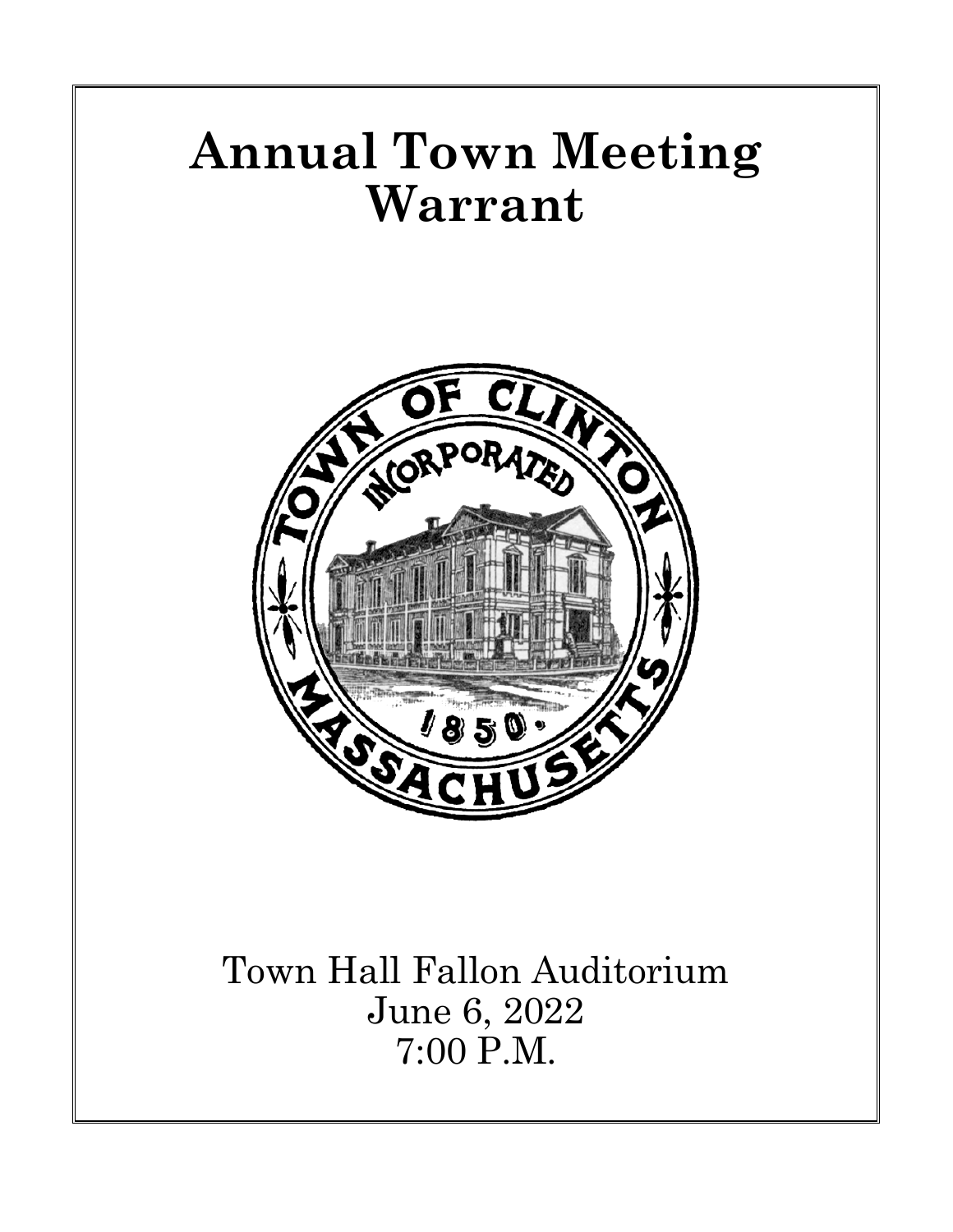#### TOWN OF CLINTON COMMONWEALTH OF MASSACHUSETTS

# **WARRANT FOR ANNUAL TOWN MEETING**

WORCESTER, SS.

To the Constable of the Town of Clinton in the County of Worcester.

GREETINGS:

In the name of the Commonwealth of Massachusetts, you are hereby directed to notify and warn the inhabitants of the Town, qualified to vote in the elections and Town affairs, to meet at the Town Hall in said Clinton on Monday, the sixth day of June 2022 at 7:00 P.M., then and there to act on the following articles:

# ARTICLE 1

To receive the reports of the Town officers and to act thereon.

# ARTICLE 2

To see if the Town will vote to fix the salaries and compensation of all elective officials of the Town, as provided by Chapter 41, Section 108, of the Massachusetts General Laws, said salaries and compensation to be effective from July 1, 2022 to June 30, 2023, and to raise and appropriate a sum of money therefore, or act in any manner relating thereto.

(Finance Committee – Approved)

# ARTICLE 3

To see if the Town will vote to revise the current Classification Plan required under the Personnel By-Law whereby the new Classification Plan will consist of nine (9) classifications and fifteen (15) steps as proposed by the 2022 Classification & Compensation Review prepared by the Collins Center for Public Management, or act in any manner relating thereto.

(Finance Committee – Approved)

# ARTICLE 4

To see if the Town will vote to raise and appropriate from the current tax levy or transfer from available funds such sums of money as may be deemed necessary to defray town charges from July 1, 2022 to June 30, 2023, as those charges appear in the Finance Committee Report of Recommendations, or act in any manner relating thereto.

(Finance Committee – Approved)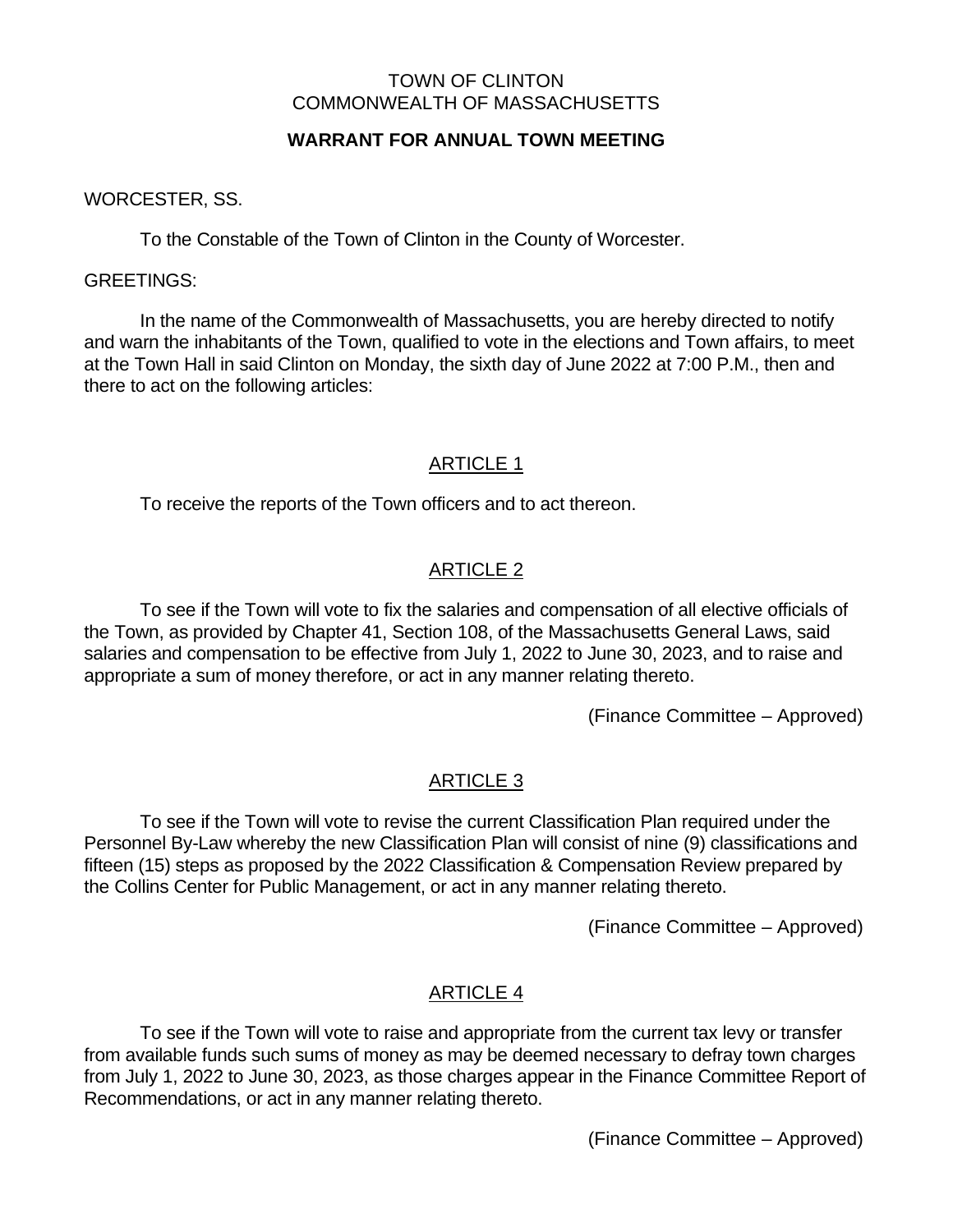To see if the Town will vote to authorize the Town Treasurer and Town Collector to enter into a compensating balance agreement with a banking institution for Fiscal Year 2023 pursuant to Chapter 44, Section 53F, of the Massachusetts General Laws, or act in any manner relating thereto.

### ARTICLE 6

To see if the Town will vote to raise and appropriate or transfer from available funds the sum of \$4,800.00, or any other sum, said sum to be expended for social services in accordance with programs as approved by the Board of Selectmen, or act in any manner relating thereto.

(Finance Committee – Approved)

### ARTICLE 7

To see if the Town will vote to raise and appropriate or transfer from available funds the sum of \$20,000.00, or any other sum, said sum to be expended as the Town of Clinton's share to the Wachusett Health Education Action Team (WHEAT, Inc.), which committee is a delegate agency of the United Way of Tri-County, or act in any manner relating thereto.

(Finance Committee – Approved)

### ARTICLE 8

To see if the Town will vote pursuant to the provisions of Chapter 44, Section 53E½ of the Massachusetts General Laws to set the limits on the total amounts that may be expended from each of the Town's revolving funds established under the Town's Administrative By-Laws, or act in any manner relating thereto.

| <b>Revolving Fund</b>   | <b>Spending Limit</b> |
|-------------------------|-----------------------|
| Gas/Plumbing Inspection | \$35,000.00           |
| Council on Aging        | \$20.000.00           |
| Town Hall Use           | \$5,000.00            |
| Olde Home Day           | \$30,000.00           |
| <b>Fuller Field</b>     | \$5,000.00            |
| <b>Town Clerk</b>       | \$10,000.00           |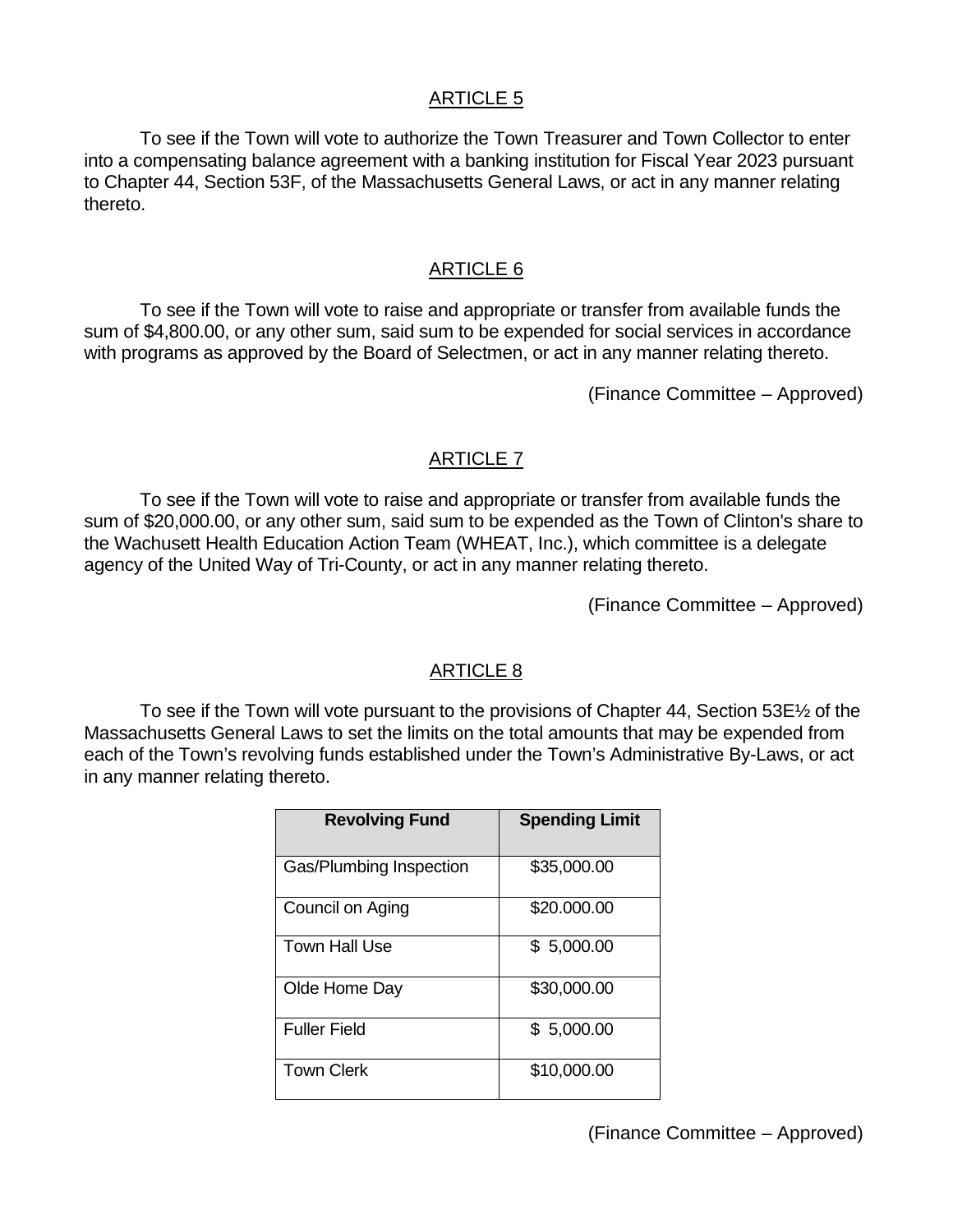To see if the Town will vote to appropriate from the Assessors Overlay Reserve Account the sum of \$50,000.00, or any other sum, said sum to be used to continue the Veterans and Senior Tax Rebate Program for Fiscal Year 2023, or act in any manner relating thereto.

(Finance Committee – Approved)

### ARTICLE 10

To see if the Town will vote to accept the provisions of Massachusetts General Laws Chapter 59, Section 5N to establish a property tax work-off program for taxpayers who are veterans, or act in any manner relating thereto.

(Finance Committee – Approved)

# ARTICLE 11

To see if the Town will vote to raise and appropriate or transfer from available funds the sum of \$100,000.00, or any other sum, to the Health Insurance Trust Fund, or act in any manner relating thereto.

(Finance Committee – Approved)

# ARTICLE 12

To see if the Town will vote to raise and appropriate or transfer from available funds the sum of \$500,000.00, or any other sum, to the Stabilization Fund, or act in any manner relating thereto.

(Finance Committee – Approved)

### ARTICLE 13

To see if the Town will vote to appropriate from the PEG Access and Cable Related Fund the sum of \$175,000.00, or any other sum, said sum to be used for the support of cable access related services, programming and equipment, or act in any manner relating thereto.

(Finance Committee – Approved)

### ARTICLE 14

To see if the Town will vote to raise and appropriate or transfer from the Landfill Enterprise Fund retained earnings the sum of \$3,200,000.00, or any other sum, to the Capital Projects & Infrastructure Improvements Stabilization Fund, or act in any manner relating thereto.

(Finance Committee – Approved)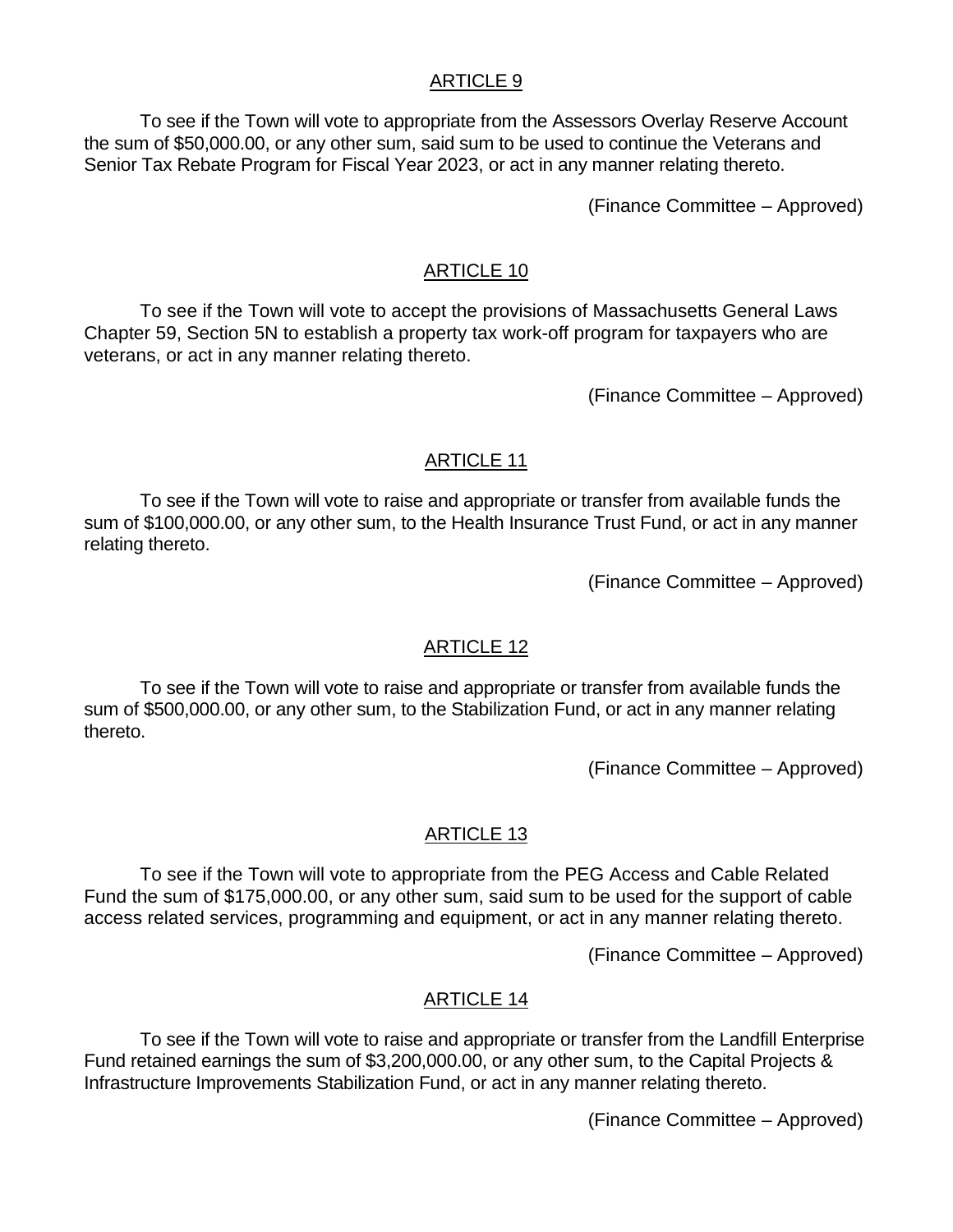To see if the Town will vote to raise and appropriate, borrow or transfer from the Landfill Enterprise Fund retained earnings the sum of \$1,000,000.00, or any other sum, said sum to be used for the Phase I & Phase II Landfill Closure and South Meadow Pond Dredging Project, and all related work, or act in any manner relating thereto.

(Public Works) (Finance Committee – Approved)

# ARTICLE 16

To see if the Town will vote to raise and appropriate, borrow or transfer from the Capital Projects & Infrastructure Improvements Stabilization Fund the sum of \$1,000,000.00, or any other sum, said sum to be expended by the Department of Public Works for road resurfacing and infrastructure improvements as approved by the Board of Selectmen, or act in any manner relating thereto.

(Public Works) (Finance Committee – Approved)

# ARTICLE 17

To see if the Town will vote to raise and appropriate, borrow or transfer from the Stabilization Fund or transfer from available funds the sum of \$50,000.00, or any other sum, said sum to be expended by the Department of Public Works for the purchase of a F-350 Pick-Up Truck, or act in any manner relating thereto.

(Public Works) (Finance Committee – Approved)

# ARTICLE 18

To see if the Town will vote to raise and appropriate, borrow, transfer from the Stabilization Fund or transfer from available funds the sum of \$25,000.00, or any other sum, said sum to be expended for the purchase of data collection radar speed signs, or act in any manner relating thereto.

(Select Board) (Finance Committee – Approved)

# ARTICLE 19

To see if the Town will vote to raise and appropriate, transfer from the Stabilization Fund or take from available funds the sum of \$2,500.00, or any other sum, said sum to be expended by the Veterans Agent for a memorial plaque honoring Persian Gulf veterans, or act in any manner relating thereto.

(Veteran Services) (Finance Committee – Approved)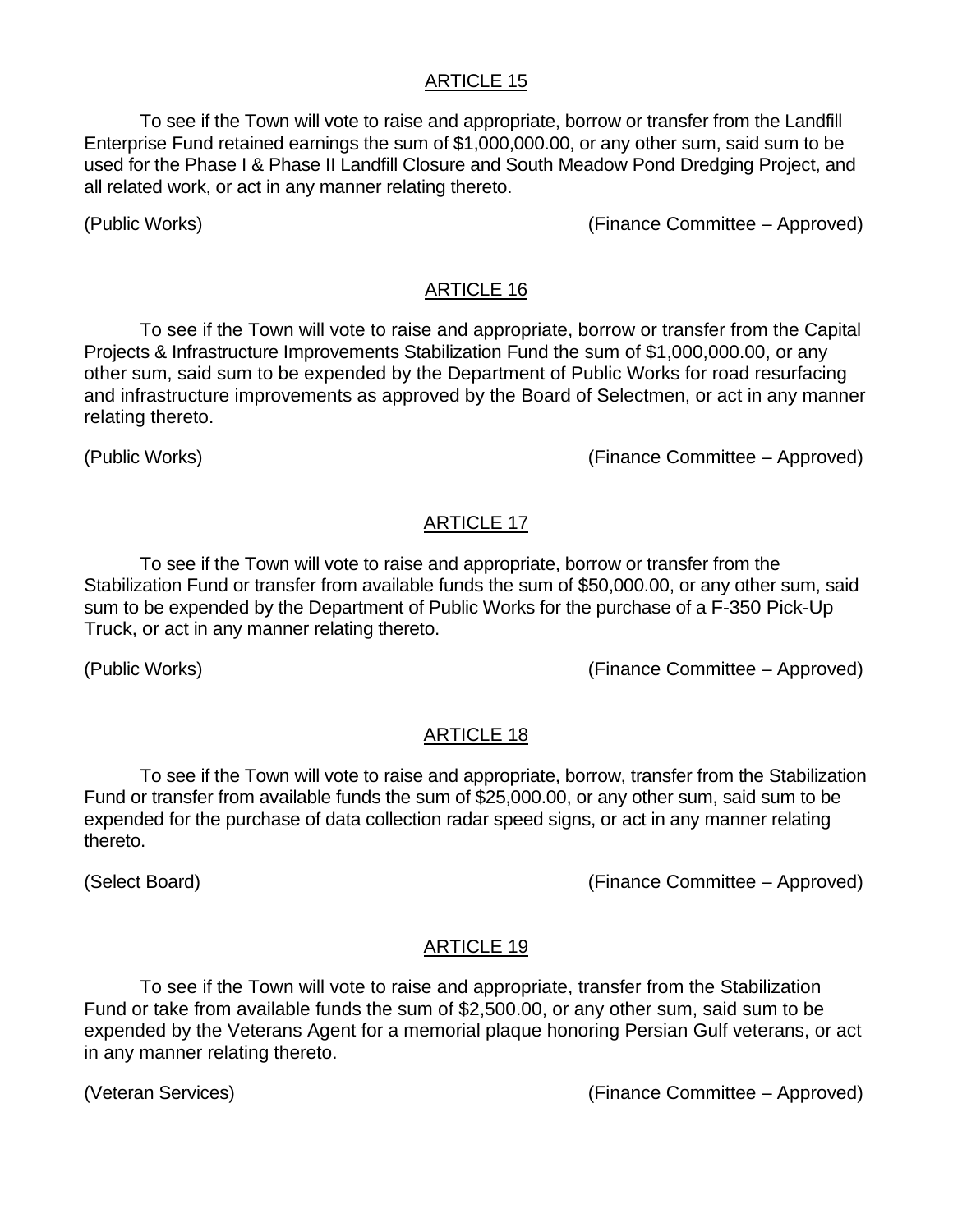To see if the Town will vote to raise and appropriate, transfer from the Stabilization Fund or take from available funds the sum of \$49,000.00, or any other sum, said sum to be expended by the Assessors Office to defray the cost of performing the state mandated property revaluation for Fiscal Year 2024, or act in any manner relating thereto.

(Board of Assessors) (Finance Committee – Approved)

### ARTICLE 21

To see if the Town will vote to raise and appropriate, borrow, transfer from the Stabilization Fund or transfer from available funds the sum of \$420,000.00, or any other sum, said sum to be expended by the Department of Facilities and Grounds for HVAC work at School and Town buildings, act in any manner relating thereto.

(Facilities & Grounds) (Finance Committee – Approved)

### ARTICLE 22

To see if the Town will vote to raise and appropriate, borrow, transfer from the Stabilization Fund or transfer from available funds the sum of \$125,000.00, or any other sum, said sum to be expended by the Department of Facilities and Grounds for the rental and purchase of mobile generators at the Clinton Middle School, act in any manner relating thereto.

(Facilities & Grounds) (Finance Committee – Approved)

# ARTICLE 23

To see if the Town will vote to raise and appropriate, borrow, transfer from the Stabilization Fund or transfer from available funds the sum of \$140,000.00, or any other sum, said sum to be expended by the Department of Facilities and Grounds for the upgrade and replacement of auditorium lighting and sound system at the Clinton High School, act in any manner relating thereto.

(Facilities & Grounds) (Finance Committee – Approved)

# ARTICLE 24

To see if the Town will vote to amend the appropriation authorization under Article 31 from the 2020 Annual Town Meeting to allow these funds to be used for the design, purchase and installation of additional lighting systems at Savage Field and to raise and appropriate, borrow or take from available funds the sum of \$250,000.00, or any other sum, said sums to be expended by the Facilities & Grounds Department to fund said project, or act in any manner relating thereto.

(Facilities & Grounds) (Finance Committee – Approved)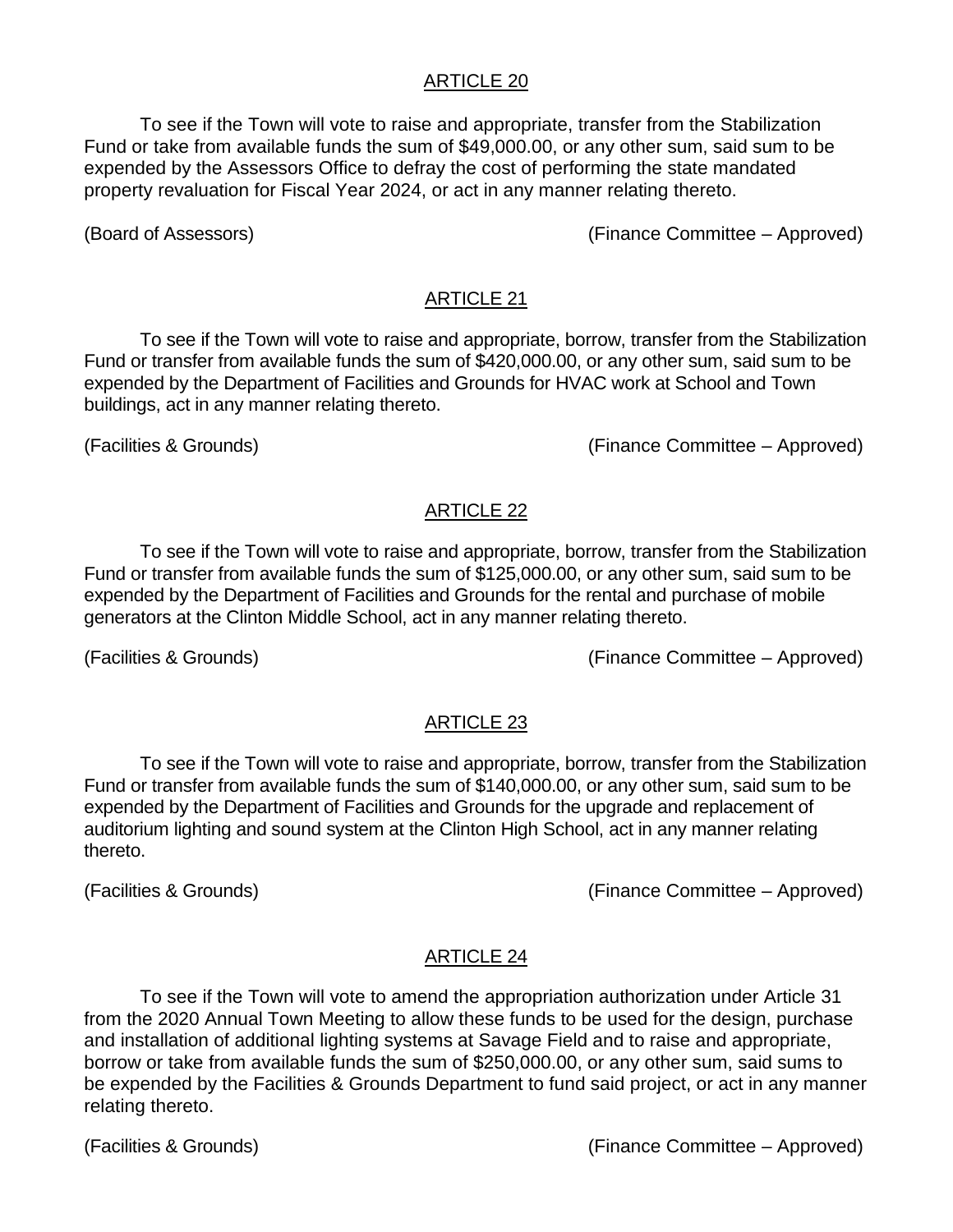To see if the Town will vote to raise and appropriate, borrow, transfer from the Stabilization Fund or transfer from available funds the sum of \$525,000.00, or any other sum, said sum to be expended for the renovation and repair of the Clinton Senior Center, act in any manner relating thereto.

(Council on Aging) (Finance Committee – Approved)

#### ARTICLE 26

To see if the Town will vote to raise and appropriate, borrow or take from available funds the sum of \$25,000.00, or any other sum, said sum to be expended by the Department of Facilities & Grounds for replacement of a water valve at Fuller Field, or act in any manner relating thereto.

(Parks & Recreation) (Finance Committee – Approved)

## ARTICLE 27

To see if the Town will vote to raise and appropriate, borrow or take from available funds the sum of \$25,000.00, or any other sum, said sum to be expended by the Parks & Recreation Commission for a condition assessment of the Field House and Concession Stand at Fuller Field, or act in any manner relating thereto.

(Parks & Recreation) (Finance Committee – Approved)

### ARTICLE 28

To see if the Town will vote to raise and appropriate, transfer from the Stabilization Fund or take from available funds the sum of \$5,000.00, or any other sum, said sum to be expended by the Police Chief to fund retroactive wages as part of a negotiated agreement between the Town of Clinton, through the Board of Selectmen, and Public Safety Dispatchers, through MassCOP Local 490, for the period July 1, 2021 to June 30, 2022, having been negotiated in accordance with M.G.L. Chapter 150E, as amended, or act in any manner relating thereto.

(Select Board) (Finance Committee – Approved)

### ARTICLE 29

To see if the Town will vote to appropriate, transfer, or borrow the sum of \$400,000.00, and authorize the Treasurer, with the approval of the Board of Selectmen, to expend said sum for design services for the Mass Central Rail Trail Clinton and project costs associated with developing a detailed plan for the remediation of the tunnel and a design for the trail bed; provided, however, that the funds appropriated hereunder shall not be expended unless the Town is approved for a MassTrails Grant from the Massachusetts Department of Conservation and Recreation or other grant source in the amount of \$300,000.00, or act in any manner relating thereto.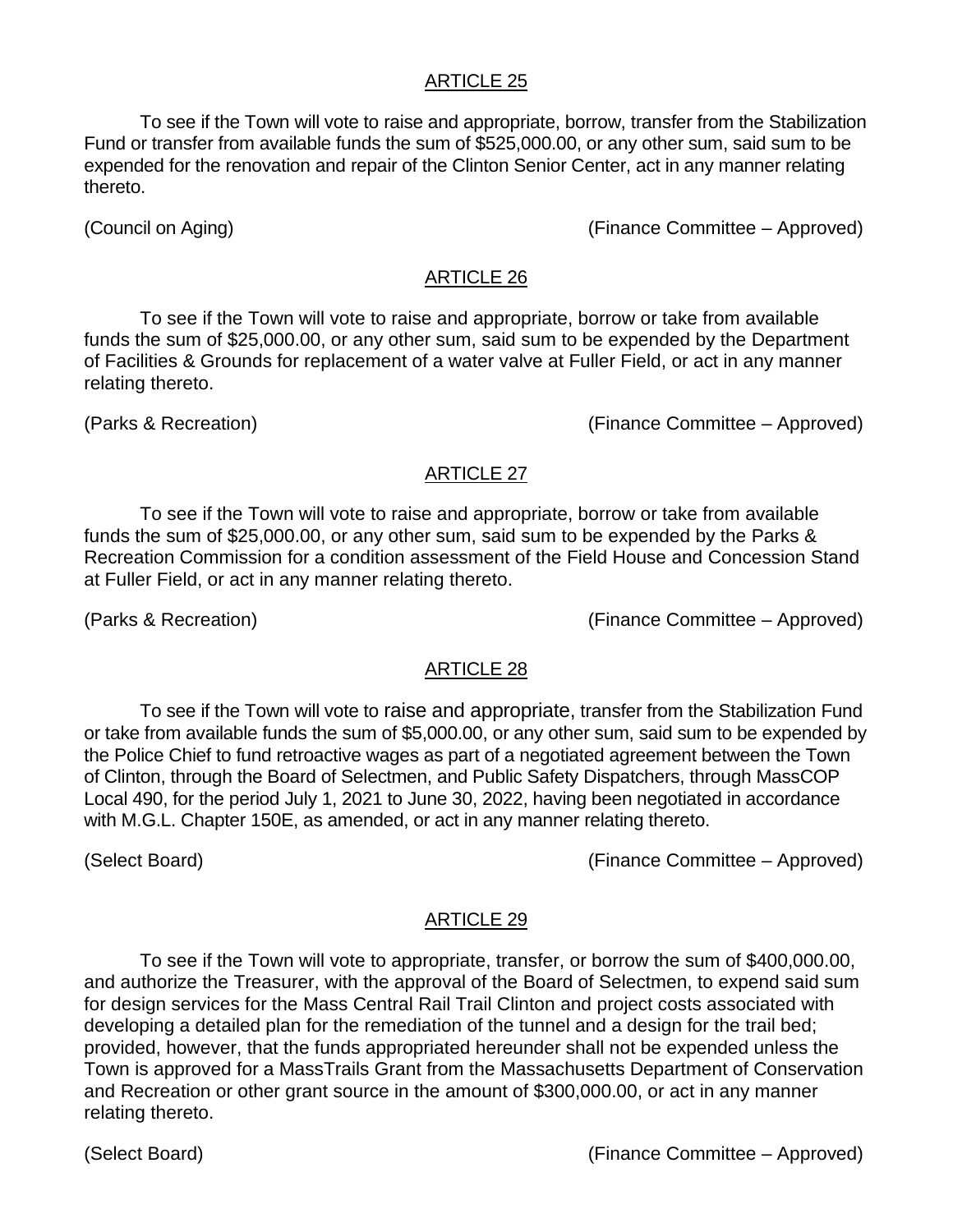To see if the Town will vote to appropriate, transfer, or borrow the sum of \$100,000.00, and authorize the Treasurer with the approval of the Board of Selectmen to expend said sum for design services for the Mass Central Rail Trail Clinton and project costs associated with developing a detailed plan for the remediation of the tunnel and a design for the trail bed; provided, however, that the funds appropriated hereunder shall not be expended unless the Town is approved for a MassTrails Grant from the Massachusetts Department of Conservation and Recreation or other grant source in the amount of \$100,000.00, or act in any manner relating thereto.

(Select Board) (Finance Committee – Approved)

## ARTICLE 31

To see if the Town will vote, pursuant to Chapter 32, Section 103, to increase the current retirement cost of living adjustment base amount of \$14,000.00 to \$18,000.00, or act in any manner relating thereto.

(Retirement Board) (Finance Committee – Approved)

# ARTICLE 32

To see if the Town will vote to amend the Administrative By-Laws to change all references to "Town Treasurer" and "Town Collector" to "Treasurer-Collector", or act in any manner relating thereto.

# ARTICLE 33

To see if the Town will vote to amend the "Peddling and Soliciting – Door-to-Door Solicitors" bylaw to include the following new paragraph, or act in any manner relating thereto:

### NO SOLICITATION LIST

A No Solicitation List shall be established and maintained by the Clinton Police Department. Residents may submit their property for inclusion on the list without charge. Upon approval of the issuance of a license as provided herein, each such licensed entity or individual shall be provided with a copy of the No Solicitation List and may not solicit or canvass at such property.

# ARTICLE 34

To see if the Town will vote to amend the Administrative By-Laws by adding the following new Article captioned "Suspension or Revocation of Licenses or Permits for Nonpayment of Taxes**"** as set forth below for the purpose of allowing the local licensing authority to suspend or revoke a license or permit to any entity with outstanding local taxes, fines or fees, or act in any manner relating thereto: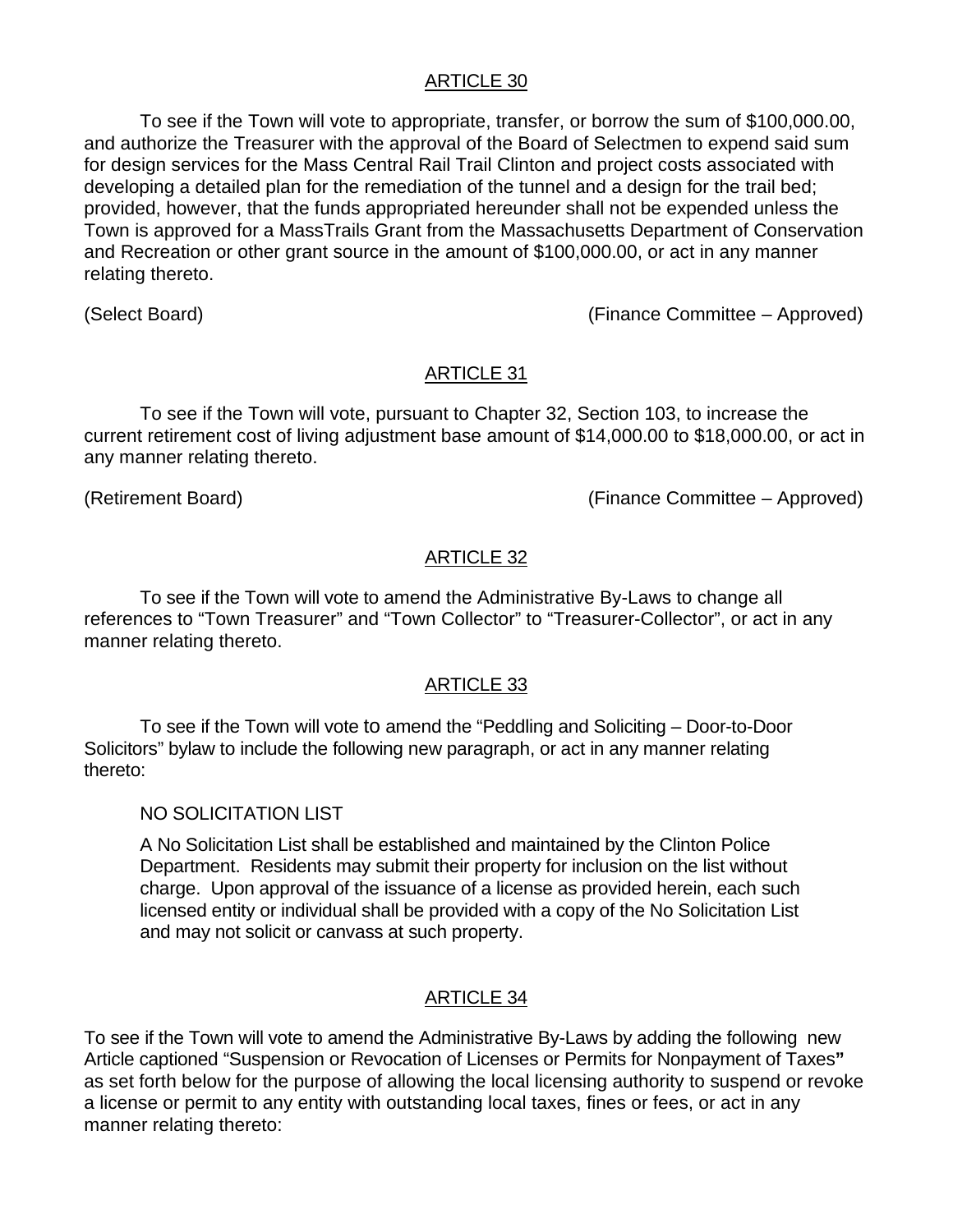#### ARTICLE : Suspension or Revocation of Licenses or Permits for Nonpayment of Taxes

### SECTION 1 – List of Delinquent Taxpayers.

The treasurer-collector or other municipal official responsible for records of all municipal taxes, assessments, betterments and other municipal charges, hereinafter referred to as the treasurer-collector, shall annually, and may periodically, furnish to each department, board, commission or division, hereinafter referred to as the licensing authority, that issues licenses or permits including renewals and transfers, a list of any person, corporation, or business enterprise, hereinafter referred to as the party, that has neglected or refused to pay any local taxes, fees, assessments, betterments or other municipal charges, and that such party has not filed in good faith a pending application for an abatement of such tax or a pending petition before the appellate tax board.

## SECTION 2 - Authority to Deny or Revoke licenses or Permits.

The licensing authority may deny, revoke or suspend any license or permit, including renewals and transfers of any party whose name appears on said list furnished to the licensing authority from the treasurer-collector or with respect to any activity, event or other matter which is the subject of such license or permit and which activity, event or matter is carried out or exercised or is to be carried out or exercised on or about real estate owned by any party whose name appears on said list furnished to the licensing authority from the treasurer-collector; provided, however, that written notice is given to the party and the treasurer-collector, as required by applicable provisions of law, and the party is given a hearing, to be held not earlier than fourteen days after said notice. Said list shall be prima facie evidence for denial, revocation or suspension of said license or permit to any party. The treasurer-collector shall have the right to intervene in any hearing conducted with respect to such license denial, revocation or suspension. Any findings made by the licensing authority with respect to such license denial, revocation or suspension shall be made only for the purposes of such proceeding and shall not be relevant to or introduced in any other proceeding at law, except for any appeal from such license denial, revocation or suspension. Any license or permit denied, suspended or revoked under this section shall not be reissued or renewed until the license authority receives a certificate issued by the tax collector that the party is in good standing with respect to any and all local taxes, fees, assessments, betterments or other municipal charges, payable to the municipality as the date of issuance of said certificate.

### SECTION 3 – Payment Agreements.

Any party shall be given an opportunity to enter into a payment agreement, thereby allowing the licensing authority to issue a certificate indicating said limitations to the license or permit and the validity of said license shall be conditioned upon the satisfactory compliance with said agreement. Failure to comply with said agreement shall be grounds for the suspension or revocation of said license or permit; provided, however, that the holder be given notice and a hearing as required by applicable provisions of law.

### SECTION 4 – Determination of Business Interest.

The Board of Selectmen may waive such denial, suspension or revocation if it finds there is no direct or indirect business interest by the property owner, its officers or stockholders, if any, or members of his immediate family, as defined in section one of chapter two hundred and sixtyeight A in the business or activity conducted in or on said property